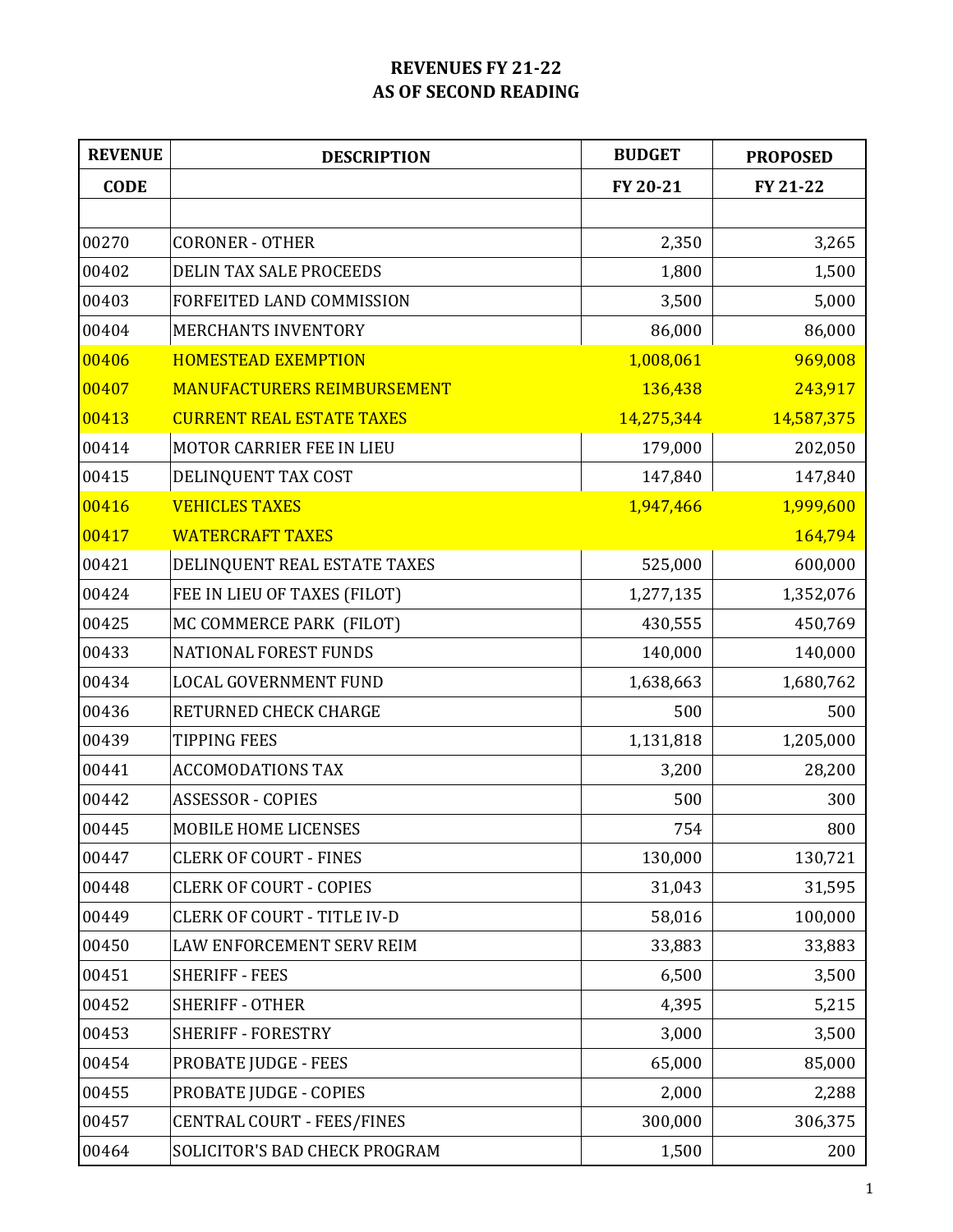## **REVENUES FY 21-22 AS OF SECOND READING**

| <b>REVENUE</b> | <b>DESCRIPTION</b>                     | <b>BUDGET</b> | <b>PROPOSED</b> |  |
|----------------|----------------------------------------|---------------|-----------------|--|
| <b>CODE</b>    |                                        | FY 20-21      | FY 21-22        |  |
|                |                                        |               |                 |  |
| 00472          | DSS - FEDERAL FINANCIAL PARTICIPATION  | 2,500         | $\mathbf{0}$    |  |
| 00477          | <b>REGISTRATION &amp; ELECTION</b>     | 30,000        | 40,000          |  |
| 00478          | <b>DISASTER PREPAREDNESS</b>           | 165,000       | 165,000         |  |
| 00479          | <b>SOIL &amp; WATER CONSERVA DIST</b>  | 46,552        | 46,938          |  |
| 00480          | <b>VETERANS AFFAIRS</b>                | 5,000         | 5,000           |  |
| 00481          | <b>COUNTY SURPLUS SALE</b>             | 15,000        | 15,000          |  |
| 00485          | <b>CORONER - SUPP SAL</b>              | 1,575         | 1,575           |  |
| 00486          | <b>CLERK OF COURT - SUPP SAL</b>       | 1,575         | 1,575           |  |
| 00487          | PROBATE JUDGE - SUPP SAL               | 1,575         | 1,575           |  |
| 00488          | <b>SHERIFF - SUPP SAL</b>              | 1,575         | 1,575           |  |
| 00490          | <b>RECYCLE REVENUE</b>                 | 20,000        | 24,000          |  |
| 00492          | <b>SOLID WASTE - TIRES</b>             | 22,000        | 22,516          |  |
| 00495          | DJJ PHONE REIMBURSEMENT                | 600           | 600             |  |
| 00496          | WESTVIEW PHONE REIMBURSEMENT           | 1,500         | 2,000           |  |
| 00497          | <b>CABLE/PHONE FRANCHISE FEES</b>      | 24,000        | 24,000          |  |
| 00498          | <b>OTHER</b>                           | 100,000       | 130,000         |  |
| 00500          | <b>BUILDING INSPECTION/PERMIT FEES</b> | 260,000       | 310,000         |  |
| 00503          | <b>INTEREST - GENERAL FUND</b>         | 100,000       | 20,000          |  |
| 00507          | <b>ZONING FEES</b>                     | 45,000        | 60,000          |  |
| 00508          | SPECIAL LICENSE PLATES                 | 15,000        | 15,000          |  |
| 00511          | <b>CCCP-CONVEYANCE FEES</b>            | 130,000       | 130,000         |  |
| 00512          | DHEC PHONE REIMBURSEMENT               | 600           | 600             |  |
| 00513          | ANIMAL CONTROL - OTHER                 | 3,500         | 3,500           |  |
| 00514          | SCHOOL DIST OF NEWB-SALARY - SRO       | 400,300       | 401,604         |  |
| 00515          | SCHOOL RESOURCE OFFICERS - STATE       | 258,381       | 271,981         |  |
| 00517          | PREPAID LEGAL SERVICES                 | 10,000        | 15,000          |  |
| 00521          | ANIMAL CONTROL - ADOPTIONS             | 13,000        | 13,000          |  |
| 00530          | TREASURER - DECALS                     | 10,404        | 10,404          |  |
| 00531          | ASSESSOR - GIS                         | 2,500         | 3,500           |  |
| 00535          | ANIMAL CONTROL - SPAY/NEUTER FEES      | 17,000        | 17,000          |  |
| 00544          | ONE STOP RENT/UTILITIES                | 10,800        | 12,000          |  |
| 00606          | FOX BRIAR - SPECIAL TAX DIST FEE       |               | 4,500           |  |